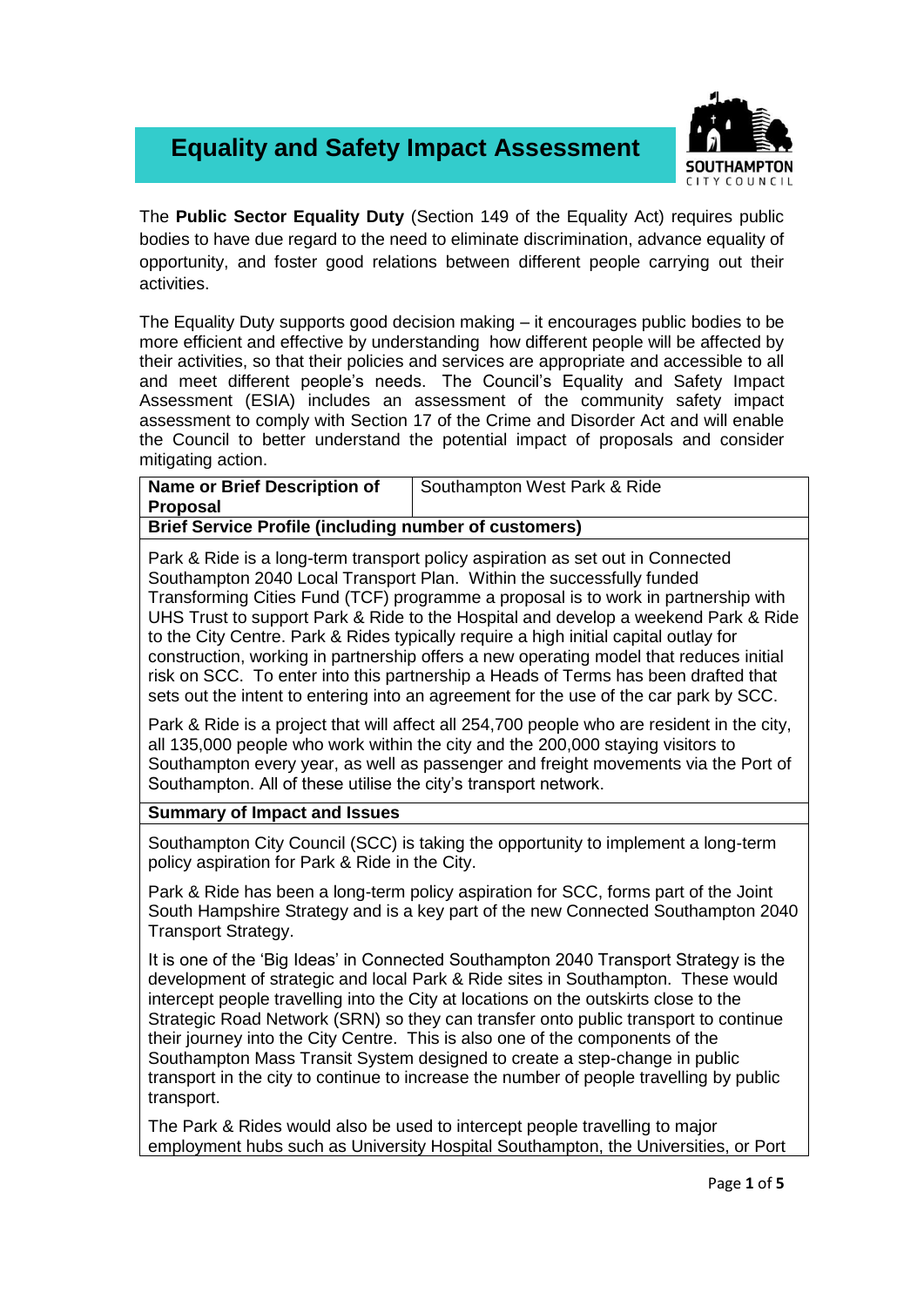and transfer them to public transport. This would seek to reduce the volume of commuter traffic to these sites.

## **Potential Positive Impacts**

We would expect Park & Ride in Southampton, starting with the Southampton West P&R site, to achieve

- A realistic alternative for people travelling by car into Southampton for work, leisure or education;
- Better range of travel options, resulting in reduced dependence on the private car for staff journeys to the Hospital, or for public to City Centre;
- Lower volumes of vehicular traffic using residential streets in suburban areas around UHS General Hospital;
- An inclusive transport system that does not discriminate;
- Improved air quality; and

|   | Improved physical activity, productivity and reduced absenteeism.                          |
|---|--------------------------------------------------------------------------------------------|
|   | <b>Responsible Service Manager</b>   Pete Boustred, Head of Green City &<br>Infrastructure |
| . |                                                                                            |

| <b>Date</b>                       |                                       |
|-----------------------------------|---------------------------------------|
| <b>Approved by Senior Manager</b> | Kate Martin, Executive Director Place |
| <b>Date</b>                       |                                       |

## **Potential Impact**

| Impact<br>Assessment | <b>Details of Impact</b>                                                                                                                                                                                                                                                                                                                                                                                                                                                                                                                                       | <b>Possible</b><br><b>Solutions &amp;</b><br><b>Mitigating</b><br><b>Actions</b> |
|----------------------|----------------------------------------------------------------------------------------------------------------------------------------------------------------------------------------------------------------------------------------------------------------------------------------------------------------------------------------------------------------------------------------------------------------------------------------------------------------------------------------------------------------------------------------------------------------|----------------------------------------------------------------------------------|
| Age                  | Park & Ride is proposed to improve travel choices<br>and availability for those going to areas with<br>constrained parking. They are predominately<br>aimed at commuters who are using their cars to<br>drive to work.                                                                                                                                                                                                                                                                                                                                         | Positive impacts                                                                 |
|                      | The Southampton West P&R will benefit those<br>staff going to University Hospital Southampton<br>(UHS) during the week. The weekend operation<br>will benefit general public and will be open to all.<br>The car park has been designed by UHS Trust to<br>the latest design and accessibility standards.                                                                                                                                                                                                                                                      |                                                                                  |
|                      | The site will be served by a public bus service -<br>this will access the Hospital and the future Health<br>Campus at Bargain Farm. Bus services in<br>Southampton carry a high proportion of elderly<br>and younger passengers, so the development of<br>public transport that is more reliable and frequent<br>services would help improve access to key<br>facilities (retail, health and education). Total<br>concessionary bus journeys in Southampton<br>(including senior citizen and disability passes)<br>across four bus operators Apr 2017-Mar 2018 |                                                                                  |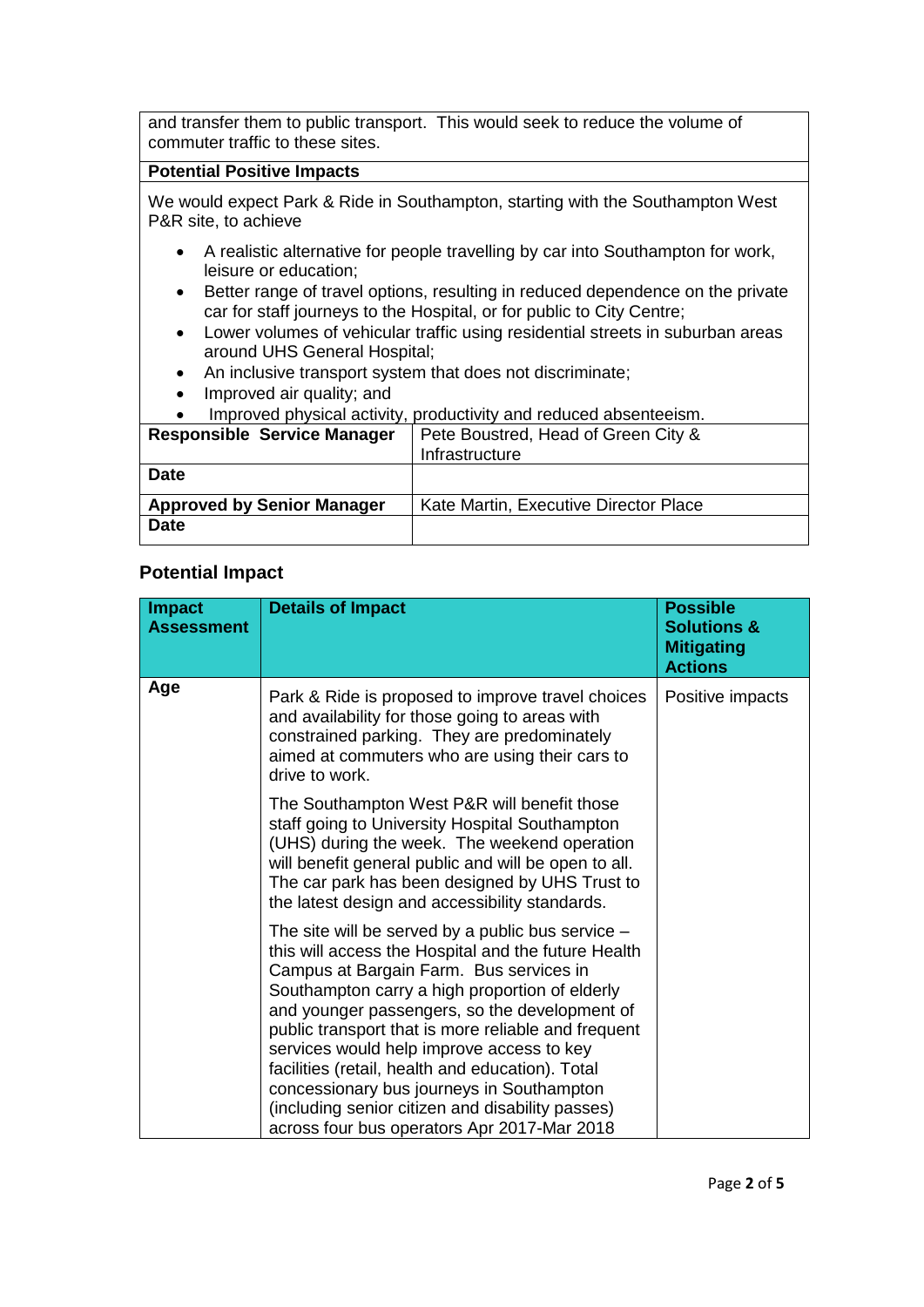| <b>Impact</b><br><b>Assessment</b>                 | <b>Details of Impact</b>                                                                                                                                                                                                                                                                                                                                                                                                                                                                | <b>Possible</b><br><b>Solutions &amp;</b><br><b>Mitigating</b><br><b>Actions</b> |
|----------------------------------------------------|-----------------------------------------------------------------------------------------------------------------------------------------------------------------------------------------------------------------------------------------------------------------------------------------------------------------------------------------------------------------------------------------------------------------------------------------------------------------------------------------|----------------------------------------------------------------------------------|
|                                                    | totalled 4,385,932, and there are currently 27,442<br>senior citizen bus passes issued in Southampton.                                                                                                                                                                                                                                                                                                                                                                                  |                                                                                  |
| <b>Disability</b>                                  | Park & Ride will provide an alternative for those<br>with mobility restrictions who drive a car. In line<br>with SCC and Test Valley parking standards 5%<br>of parking spaces will be for disabled blue badge<br>holders. This enables users to park for free and<br>use concessionary bus passes for journeys. The<br>car park won't be accessible to the public during<br>the week. Disabled parking will remain available<br>in the City Centre and all buses are DDA<br>compliant. | Moderate positive<br>impacts                                                     |
|                                                    | Total concessionary bus journeys in Southampton<br>(including senior citizen and disability passes)<br>across four bus operators Apr 2017-Mar 2018<br>totalled 4,385,932. There are currently 2,717<br>disability bus passes issued in Southampton.                                                                                                                                                                                                                                     |                                                                                  |
|                                                    | The bus interchanges at the P&R site and in the<br>City Centre will accessible to services for people<br>with disabilities with real time displays. All buses<br>have next stop audio visual announcements.                                                                                                                                                                                                                                                                             |                                                                                  |
|                                                    | Infrastructure and behaviour changes schemes all<br>have to incorporate measures to make it easier<br>and safer for people with all forms of disability to<br>access transport and travel around.                                                                                                                                                                                                                                                                                       |                                                                                  |
| <b>Gender Re-</b><br>assignment                    | No impacts identified in relation to the P&R<br>proposals.                                                                                                                                                                                                                                                                                                                                                                                                                              | N/A                                                                              |
| <b>Marriage</b><br>and Civil<br><b>Partnership</b> | No impacts identified in relation to the P&R<br>proposals.                                                                                                                                                                                                                                                                                                                                                                                                                              | N/A                                                                              |
| <b>Pregnancy</b><br>and<br><b>Maternity</b>        | No impacts identified in relation to the P&R<br>proposals.                                                                                                                                                                                                                                                                                                                                                                                                                              | N/A                                                                              |
| Race                                               | No impacts identified in relation to the P&R<br>proposals.                                                                                                                                                                                                                                                                                                                                                                                                                              | N/A                                                                              |
| <b>Religion or</b><br><b>Belief</b>                | No impacts identified in relation to the P&R<br>proposals.                                                                                                                                                                                                                                                                                                                                                                                                                              | N/A                                                                              |
| <b>Sex</b>                                         | No impacts identified in relation to the P&R<br>proposals.                                                                                                                                                                                                                                                                                                                                                                                                                              | N/A                                                                              |
| <b>Sexual</b><br><b>Orientation</b>                | No impacts identified in relation to the P&R<br>proposals.                                                                                                                                                                                                                                                                                                                                                                                                                              | N/A                                                                              |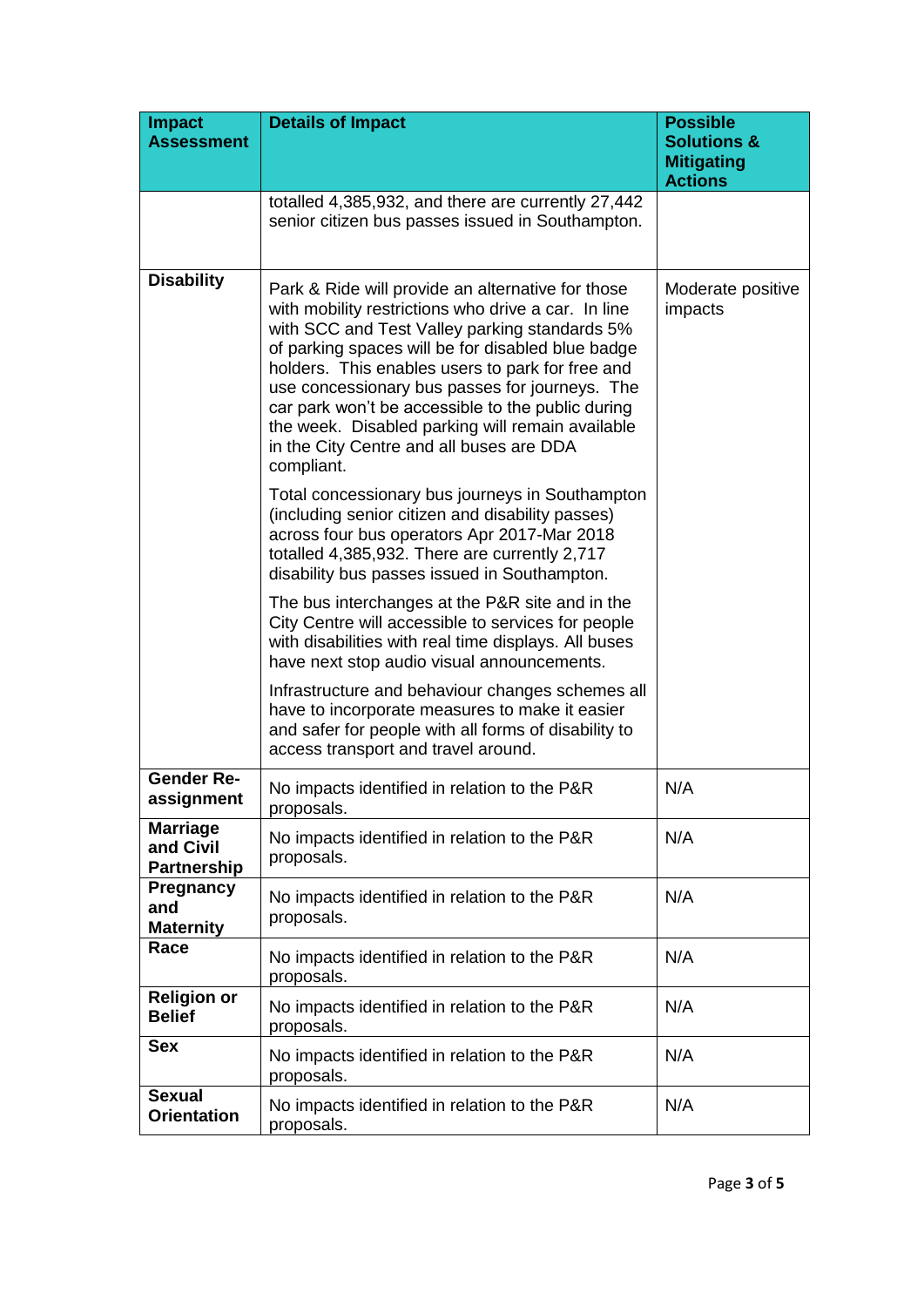| <b>Impact</b><br><b>Assessment</b> | <b>Details of Impact</b>                                                                                                                                                                                                                                                                                                                                                                                                                                                                                                                                                                                                                                                                                                                                                                                                                                                                                                                                                                                                        | <b>Possible</b><br><b>Solutions &amp;</b><br><b>Mitigating</b><br><b>Actions</b> |
|------------------------------------|---------------------------------------------------------------------------------------------------------------------------------------------------------------------------------------------------------------------------------------------------------------------------------------------------------------------------------------------------------------------------------------------------------------------------------------------------------------------------------------------------------------------------------------------------------------------------------------------------------------------------------------------------------------------------------------------------------------------------------------------------------------------------------------------------------------------------------------------------------------------------------------------------------------------------------------------------------------------------------------------------------------------------------|----------------------------------------------------------------------------------|
| <b>Community</b><br><b>Safety</b>  | The Strategy seeks to improve quality of bus<br>information (via real time displays, mobile phones<br>and the web). Increased information alongside<br>ensuring that bus stops and interchanges at the<br>P&R and City Centre are in places with good<br>natural surveillance, which can improve feelings<br>of personal security particularly after dark.                                                                                                                                                                                                                                                                                                                                                                                                                                                                                                                                                                                                                                                                      | Positive impacts                                                                 |
|                                    | The P&R site will have a security office and CCTV<br>coverage that will be linked to UHS and Citywatch<br>Control Rooms.                                                                                                                                                                                                                                                                                                                                                                                                                                                                                                                                                                                                                                                                                                                                                                                                                                                                                                        |                                                                                  |
| <b>Poverty</b>                     | The P&R site is located close to the northern<br>edge of the Millbrook-Maybush estate – these are<br>areas of deprivation among the top decile in<br>England for deprivation and can suffer indirectly<br>from some of the negative impacts of transport<br>such as emissions and lack of access to a private<br>car. They are more likely to rely on public<br>transport to get around to work or health choices.<br>The impacts on residents for improved access to<br>services (such as health care via bus) is limited.<br>Depending on the ticketing arrangements the<br>P&R City Centre service will not be available for<br>'walk ups' (people using the bus who aren't<br>parking). However, the current public bus service<br>(Bluestar 17) will be available for walk ups to use<br>and the infrastructure improvements between<br>Adanac Park and the Hospital will improve bus<br>journey times and reliability. This will make bus a<br>more attractive and reliable transport option for<br>people living nearby. | Some positive<br>impacts                                                         |
| Health &<br>Wellbeing              | The planned P&R and the delivery of the on and<br>off-site highway works associated with the P&R<br>will help offer an alternative to driving, which will<br>reduce congestion and air pollution.                                                                                                                                                                                                                                                                                                                                                                                                                                                                                                                                                                                                                                                                                                                                                                                                                               | $N/A - positive$<br>impacts                                                      |
|                                    | Southampton has a high rate of under 75<br>mortality from respiratory disease considered<br>preventable, at 34.6 people per 100,000<br>compared to the England rate of 18.6 per<br>100,000. The delivery of measures that improve<br>air quality from transport sources will reduce<br>exposure to harmful emissions. The P&R route to<br>the City Centre is proposed to go via M271 and<br>A33 via Redbridge Roundabout - the highest<br>concentration of NO <sup>2</sup> in the city. Providing<br>alternative transport modes for people using this<br>corridor, by intercepting car trips and swapping                                                                                                                                                                                                                                                                                                                                                                                                                      |                                                                                  |